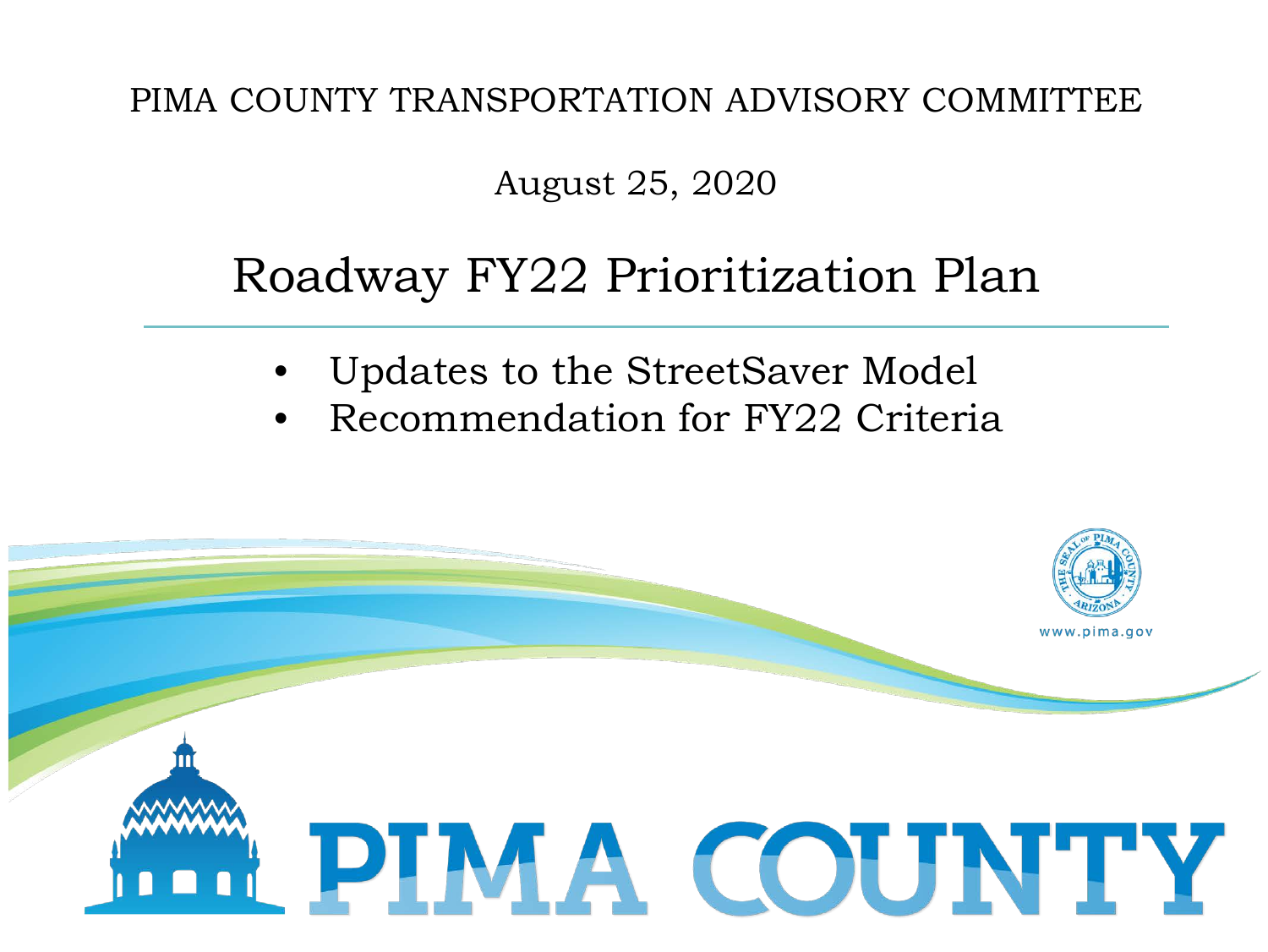

## Proposed FY22 Road List Schedule

| <b>PCTAC Subcommittee Criteria Review</b> | September - November |
|-------------------------------------------|----------------------|
| <b>PCTAC Approval of Criteria</b>         | December             |
| <b>Run Final Scenarios</b>                | January              |
| <b>Prepare Bid Packages</b>               | February - April     |
| <b>Publish Road Lists</b>                 | April                |
| <b>FY22 Bid Packages to Procurement</b>   | May - July           |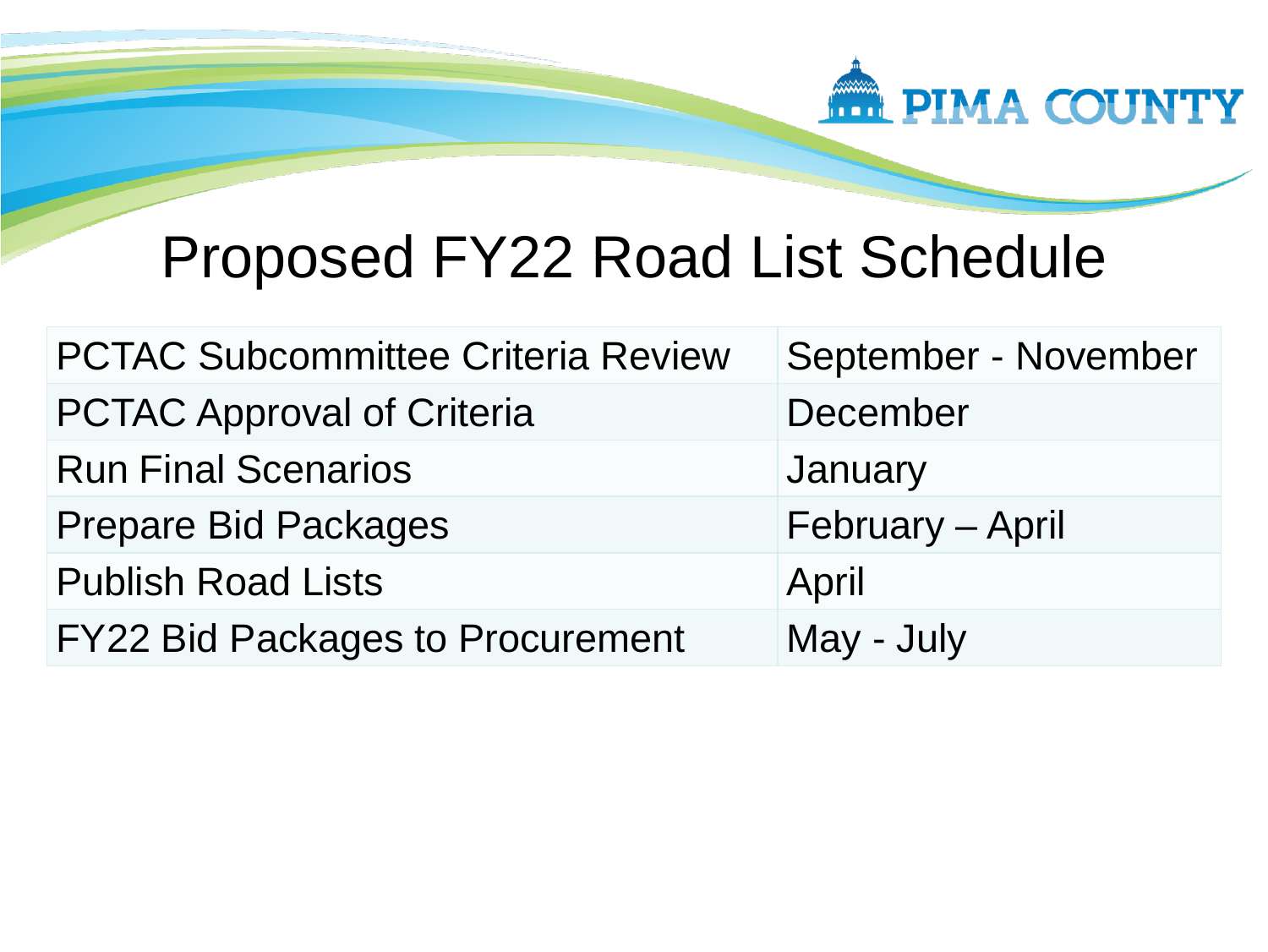

# Updates to the StreetSaver Model Since December 2019

- LiDAR Areas
- PCI
- Functional Class Changes
- Budget Changes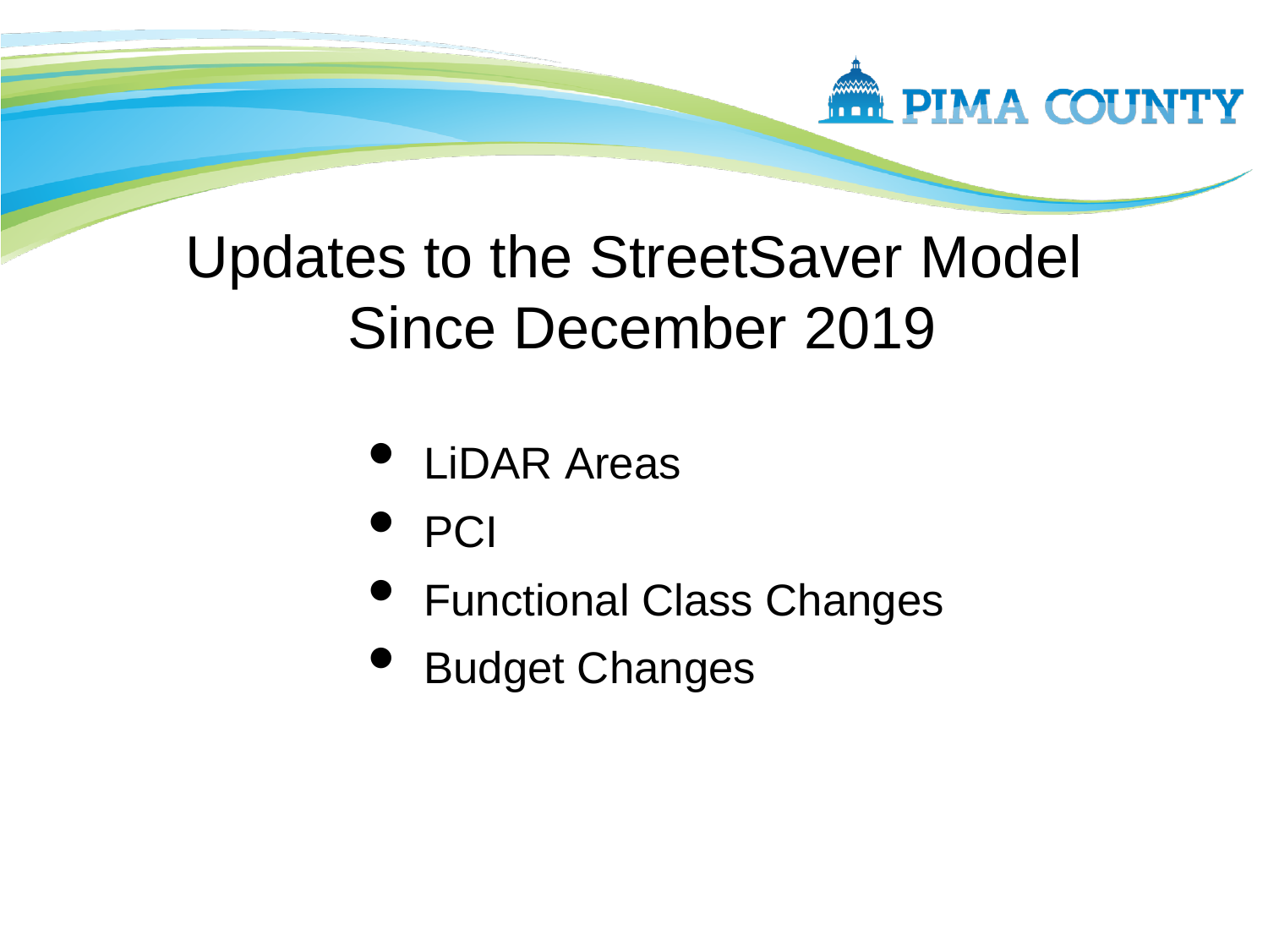

LiDAR Areas (1/28/2020 PCTAC)

#### **Management Section Area**

#### **Current StreetSaver Dataset LiDAR Dataset**

| <b>Functional Class</b>         | Sum of Area, ft2<br><b>Based on Functional</b><br><b>Class Width</b> | Sum of AREA, ft2 | <b>Delta</b><br><b>LiDAR - Current</b> |           |
|---------------------------------|----------------------------------------------------------------------|------------------|----------------------------------------|-----------|
| <b>Major Collector</b>          | 52,088,211                                                           | 56,144,987       | 4,056,776                              | 7.8%      |
| <b>Minor Arterial</b>           | 8,727,883                                                            | 6,490,194        | $-2,237,689$                           | $-25.6%$  |
| <b>Minor Collector</b>          | 19,030,418                                                           | 16,845,029       | $-2,185,389$                           | $-11.5\%$ |
| Urban High Volume (Other)       | 37,811,546                                                           | 50,928,431       | 13,116,885                             | 34.7%     |
| <b>Other Principal Arterial</b> | 3,236,010                                                            | 2,992,048        | $-243,962$                             | $-7.5%$   |
| Residential/Local               | 195,599,812                                                          | 187,587,945      | $-8,011,867$                           | $-4.1\%$  |
| <b>Grand Total</b>              | 316,493,880                                                          | 320,988,634      | 4,494,754                              | 1.4%      |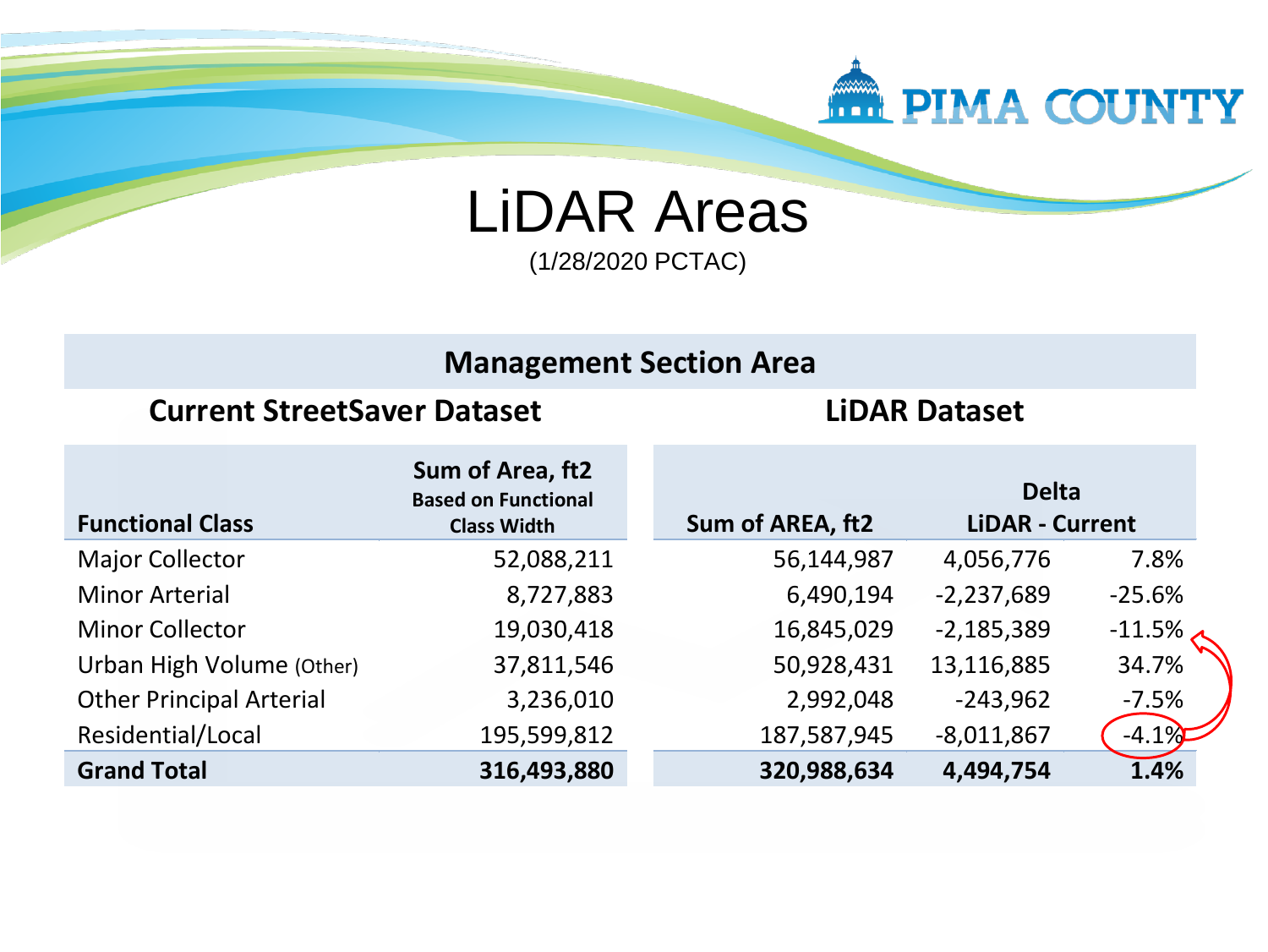

## PASER PCI – IMS PCI Compare

2/25/2020 PCTAC

| <b>Functional Class</b>                | <b>Average of</b><br><b>DPASER</b><br><b>PCI</b> | <b>Average of</b><br><b>PCI using</b><br><b>IMS data</b> | <b>IMS PCI -</b><br><b>DPASER</b><br><b>PCI</b> |
|----------------------------------------|--------------------------------------------------|----------------------------------------------------------|-------------------------------------------------|
| <b>MaC - Major Collector (MaC)</b>     | 45                                               | 59                                                       | 14                                              |
| <b>MiA - Minor Arterial (MiA)</b>      | 42                                               | 53                                                       | 11                                              |
| <b>MiC- Minor Collector (MiC)</b>      | 42                                               | 59                                                       | 17                                              |
| Urban High Volume Roads (O)            | 60                                               | 58                                                       | $-2$                                            |
| <b>Other Principal Arterials (OPA)</b> | 46                                               | 51                                                       | 5                                               |
| <b>Residential/Local (R)</b>           | 31                                               | 57                                                       | 26                                              |
| <b>Grand Total</b>                     | $44*$                                            | $57*$                                                    | 13                                              |

\*Area weighted average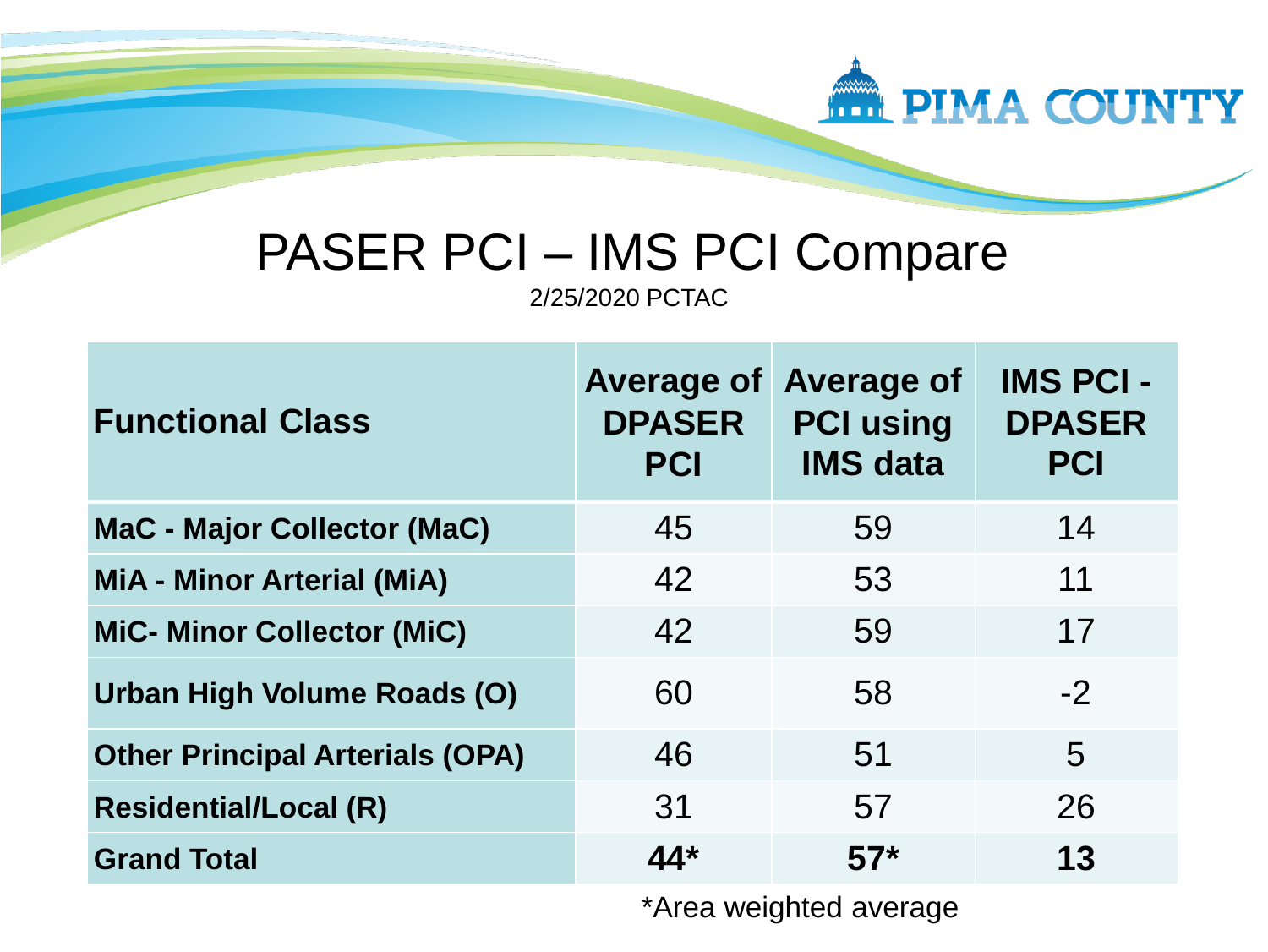

## StreetSaver Model Adjustments

2/25/2020 PCTAC

| <b>Condition Category</b> | <b>Breakpoint Adjustment</b>         |                     |                            |                      |
|---------------------------|--------------------------------------|---------------------|----------------------------|----------------------|
|                           | <b>StreetSaver</b><br><b>Default</b> | Adjustment          |                            |                      |
| I - Very Good             | 100                                  | 100                 |                            |                      |
| II / III - Good           | 70                                   | 75                  |                            |                      |
| <b>IV - Poor</b>          | 50                                   | 60                  |                            |                      |
| <b>V</b> - Failed         | 25                                   | 40                  |                            |                      |
|                           |                                      |                     |                            |                      |
|                           |                                      |                     |                            |                      |
|                           |                                      | <b>DPASER 50/25</b> |                            | <b>IMS PCI 60/40</b> |
| <b>Condition Category</b> | % of Area                            |                     | <b>FY2020 After FY2020</b> | % of Areal           |
|                           |                                      | <b>Work</b>         |                            |                      |
| I - Very Good             | 17.5%                                |                     | 25.3%                      | 29.0%                |
| II / III - Good           | 16.3%                                |                     | 16.3%                      | 14.9%                |
| <b>IV - Poor</b>          | 28.8%                                |                     | 28.8%                      | 35.0%                |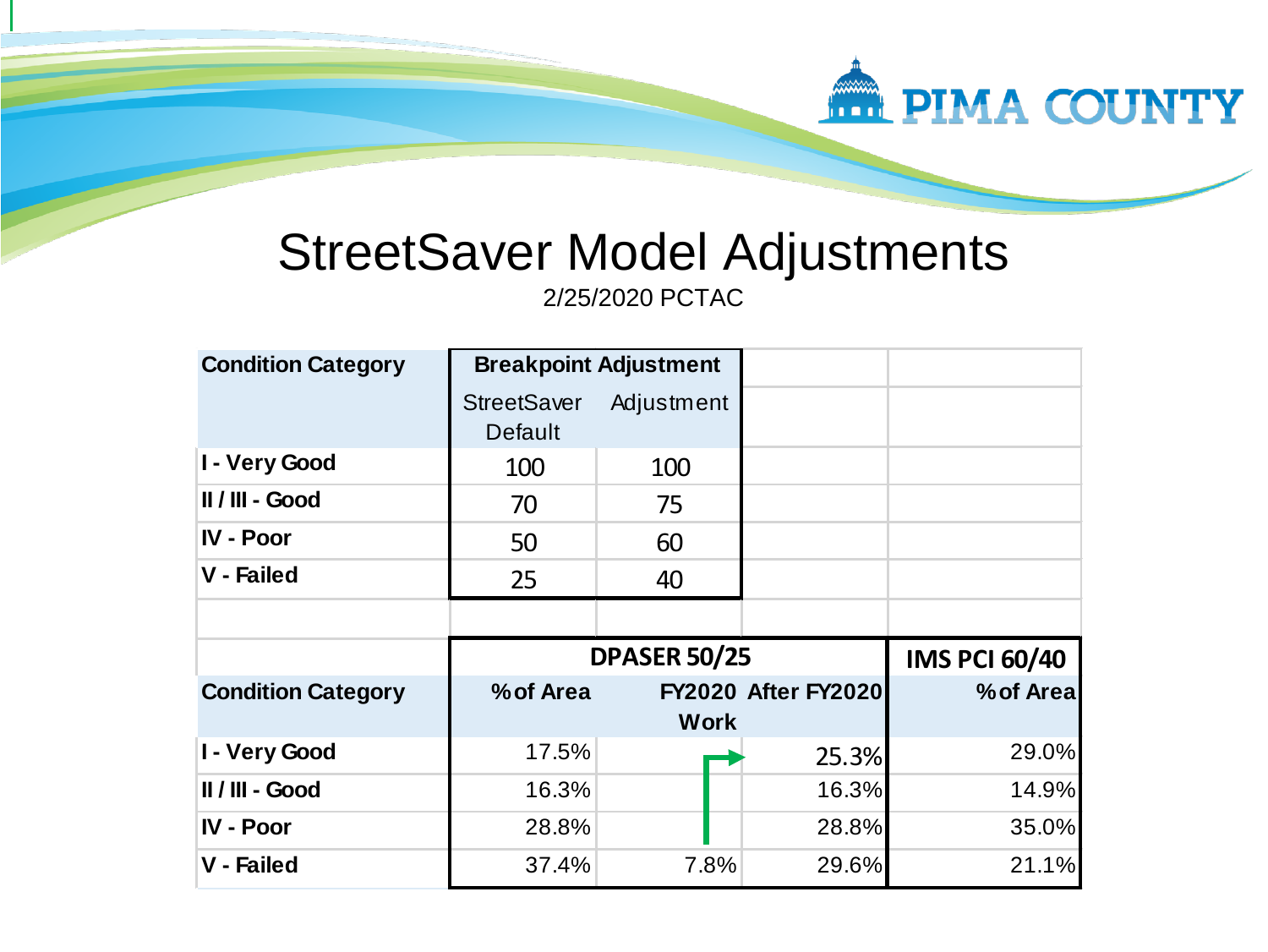

## Functional Class Changes by ADOT

|                                  | <b>Total Center Line Miles</b> |     |                    |     |
|----------------------------------|--------------------------------|-----|--------------------|-----|
| <b>Functional Classification</b> | <b>Current</b>                 |     | <b>ADOT Change</b> |     |
| Urban High Volume (Other)        | 163                            | 9%  | 163                | 9%  |
| Other Principal Arterial (3)     | 14                             | 1%  | 14                 | 1%  |
| Minor Arterial (4)               | 37                             | 2%  | 38                 | 2%  |
| Major Collector (5)              | 330                            | 17% | 349                | 18% |
| Minor Collector (6)              | 121                            | 6%  | 248                | 13% |
| Residential/Local                | 1,248                          | 65% | 1,101              | 58% |
| Total                            | 1,913                          |     | 1,913              |     |

| 9/6 |
|-----|
|     |

|                                                 | <b>Down Grade</b> | <b>Up Grade</b> | <b>Net</b> |         |
|-------------------------------------------------|-------------------|-----------------|------------|---------|
| Local to MiA                                    |                   | 0.6             | 0.6        | $0.0\%$ |
| Local to MaC                                    | $-6.5$            | 25.3            | 18.8       | 1.0%    |
| Local to MiC                                    | $-0.2$            | 127.1           | 126.9      | 6.6%    |
| <b>Total</b>                                    | $-6.7$            | 153.0           | 146.3      | 7.6%    |
| Note: not all 146.3 miles are county maintained |                   |                 |            |         |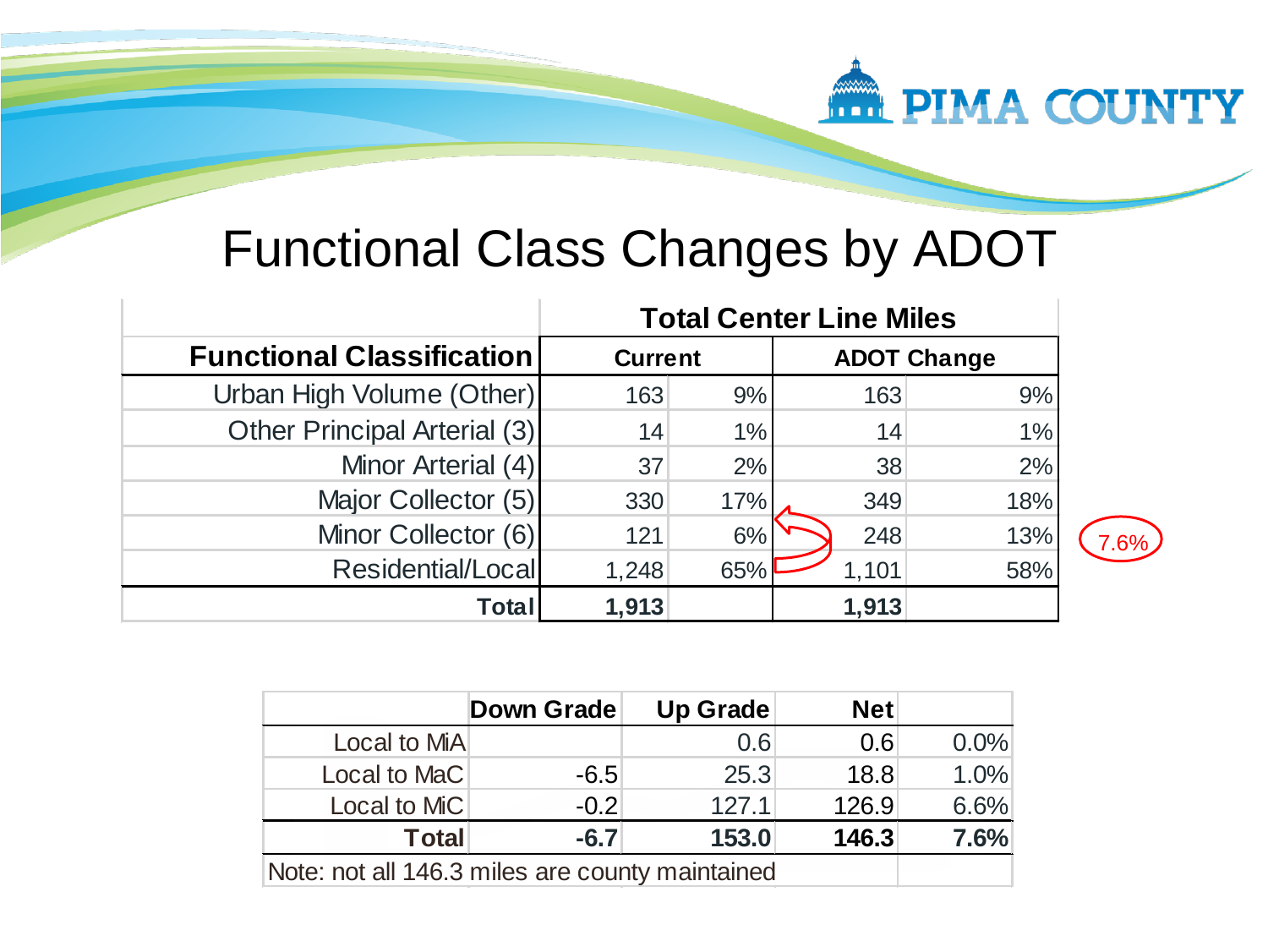

#### Sample of Selecting Worst Local Road and Surrounding or Contiguous Failed or Poor Local Roads

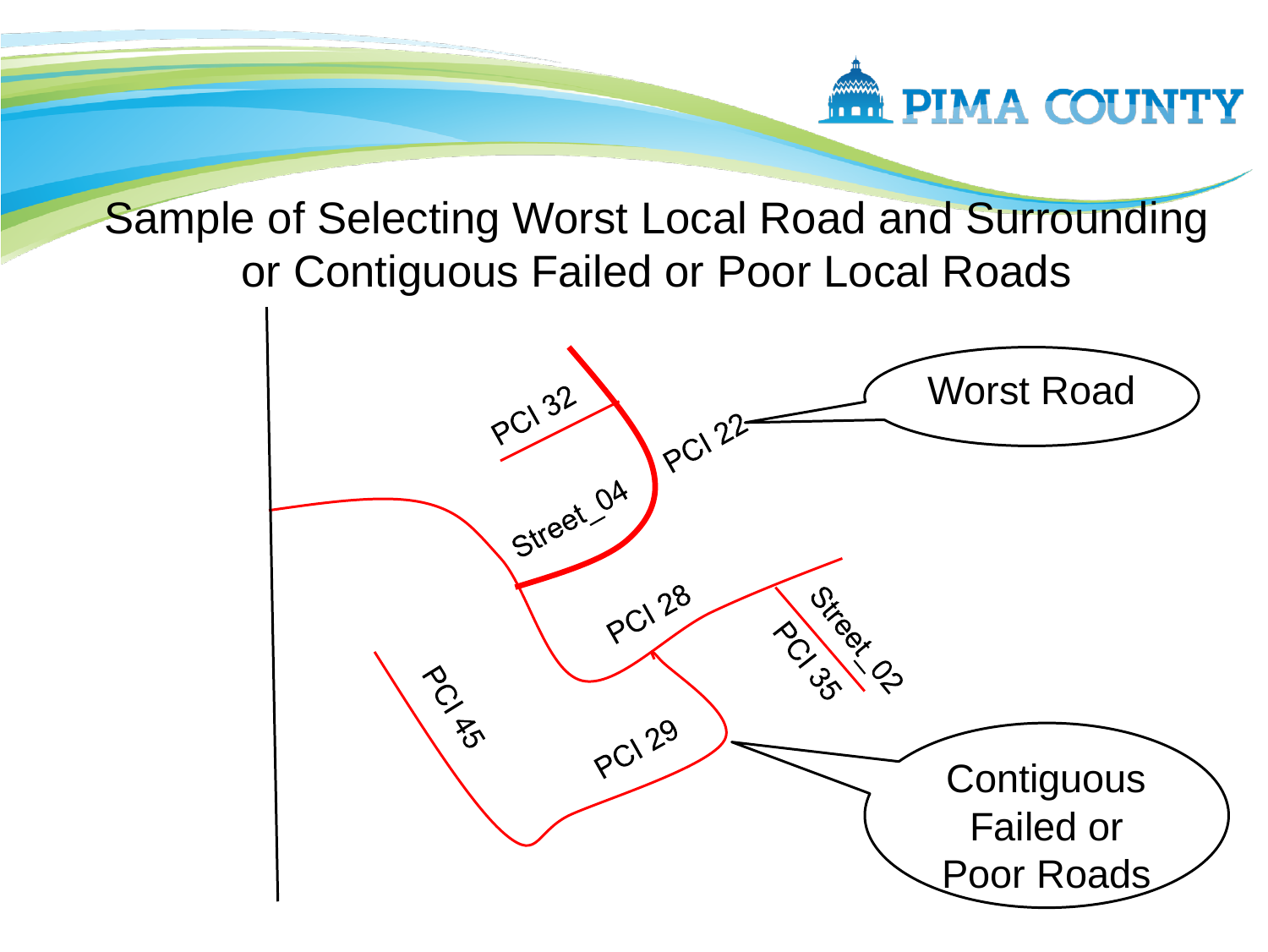

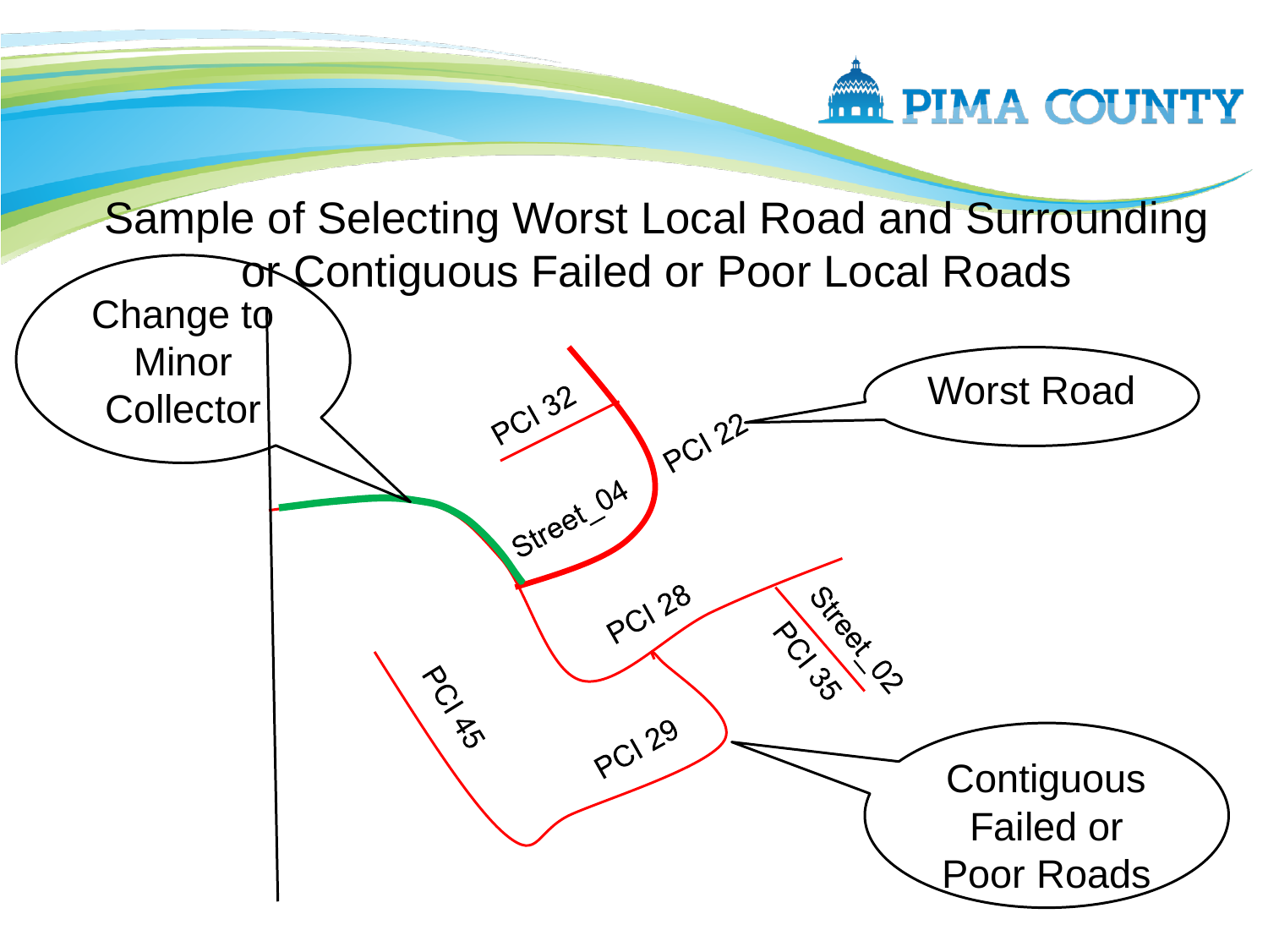

## Budget Changes

| Year    | <b>Pre-COVID</b> | <b>Current</b>     |  |
|---------|------------------|--------------------|--|
|         | Plan             | <b>Information</b> |  |
| FY19/20 | 26,000,000       | 37,000,000 Actual  |  |
| FY20/21 | 26,000,000       | 56,000,000 Actual  |  |
| FY21/22 | 31,000,000       | 13,500,000         |  |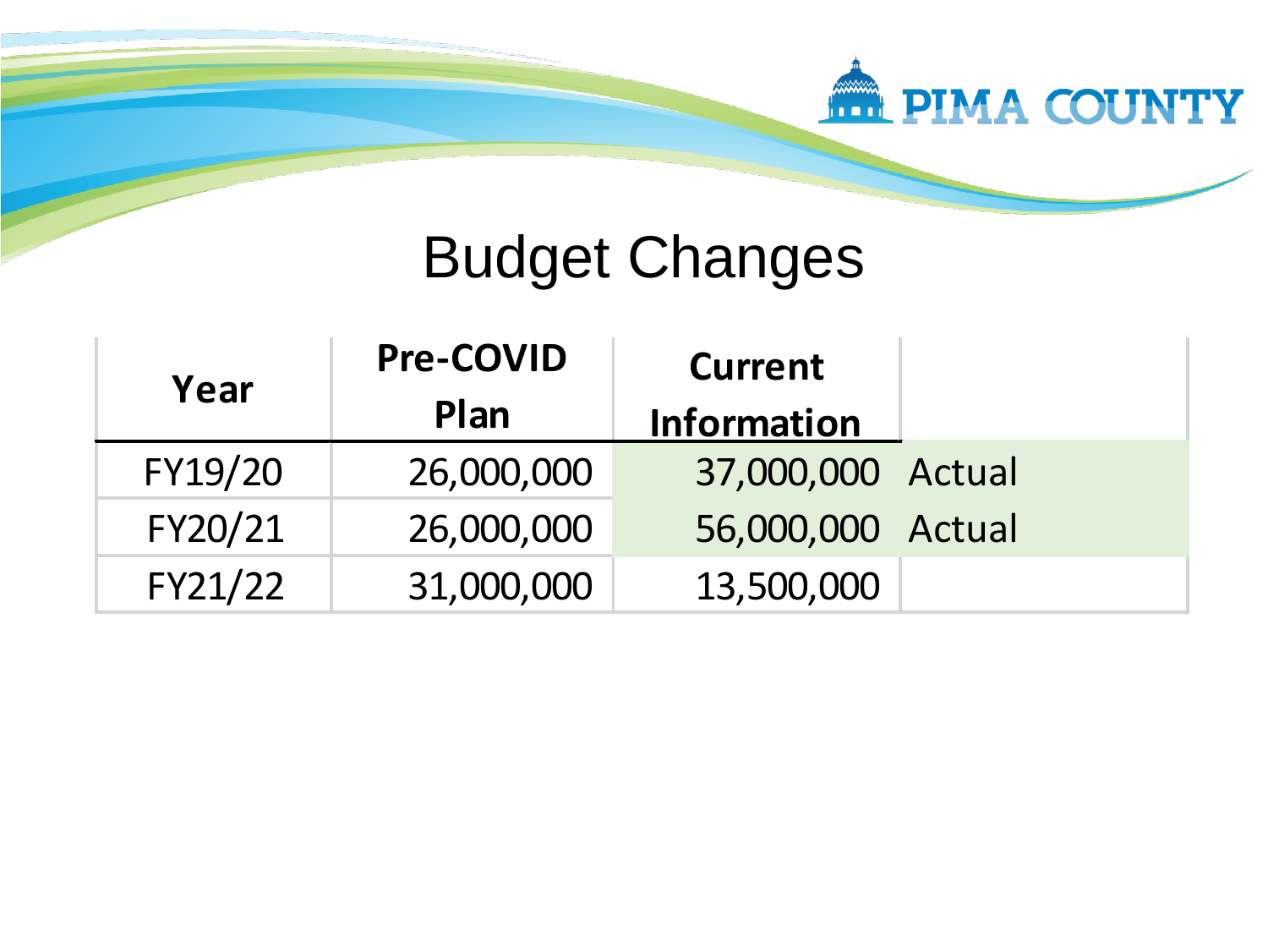

## Functional Class Changes by ADOT

|                                  | <b>Total Center Line Miles</b> |       |       |                    |
|----------------------------------|--------------------------------|-------|-------|--------------------|
| <b>Functional Classification</b> | <b>Current</b>                 |       |       | <b>ADOT Change</b> |
| Urban High Volume (Other)        | 163                            | 9%    | 163   | 9%                 |
| Other Principal Arterial (3)     | 14                             | $1\%$ | 14    | $1\%$              |
| Minor Arterial (4)               | 37                             | 2%    | 38    | 2%                 |
| Major Collector (5)              | 330                            | 17%   | 349   | 18%                |
| Minor Collector (6)              | 121                            | 6%    | 248   | 13%                |
| Residential/Local                | 1,248                          | 65%   | 1,101 | 58%                |
| Total                            | 1,913                          |       | 1,913 |                    |

FY21 Split Local/Arterial Collector Split: 66%-34%

Recommended Split for FY22: 58%-42%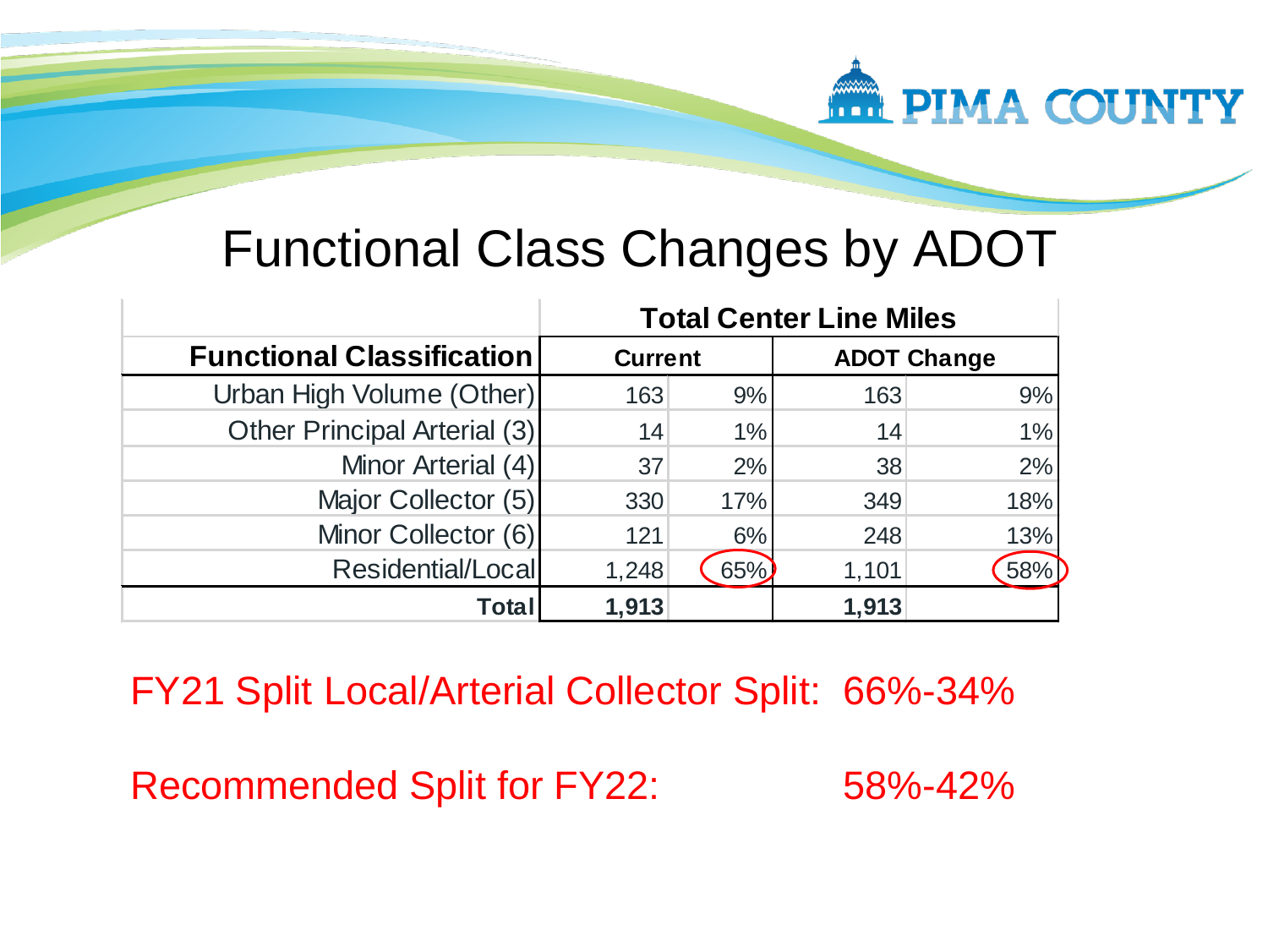

## FY22 Ending PCI

- \$13,500,000 budget
- $58 42$  Split

|                             |    | FY20 FY21 FY22 |    |
|-----------------------------|----|----------------|----|
| Locals                      | 58 | 64             | 63 |
| <b>Arterials-Collectors</b> | 61 | 65             | 64 |